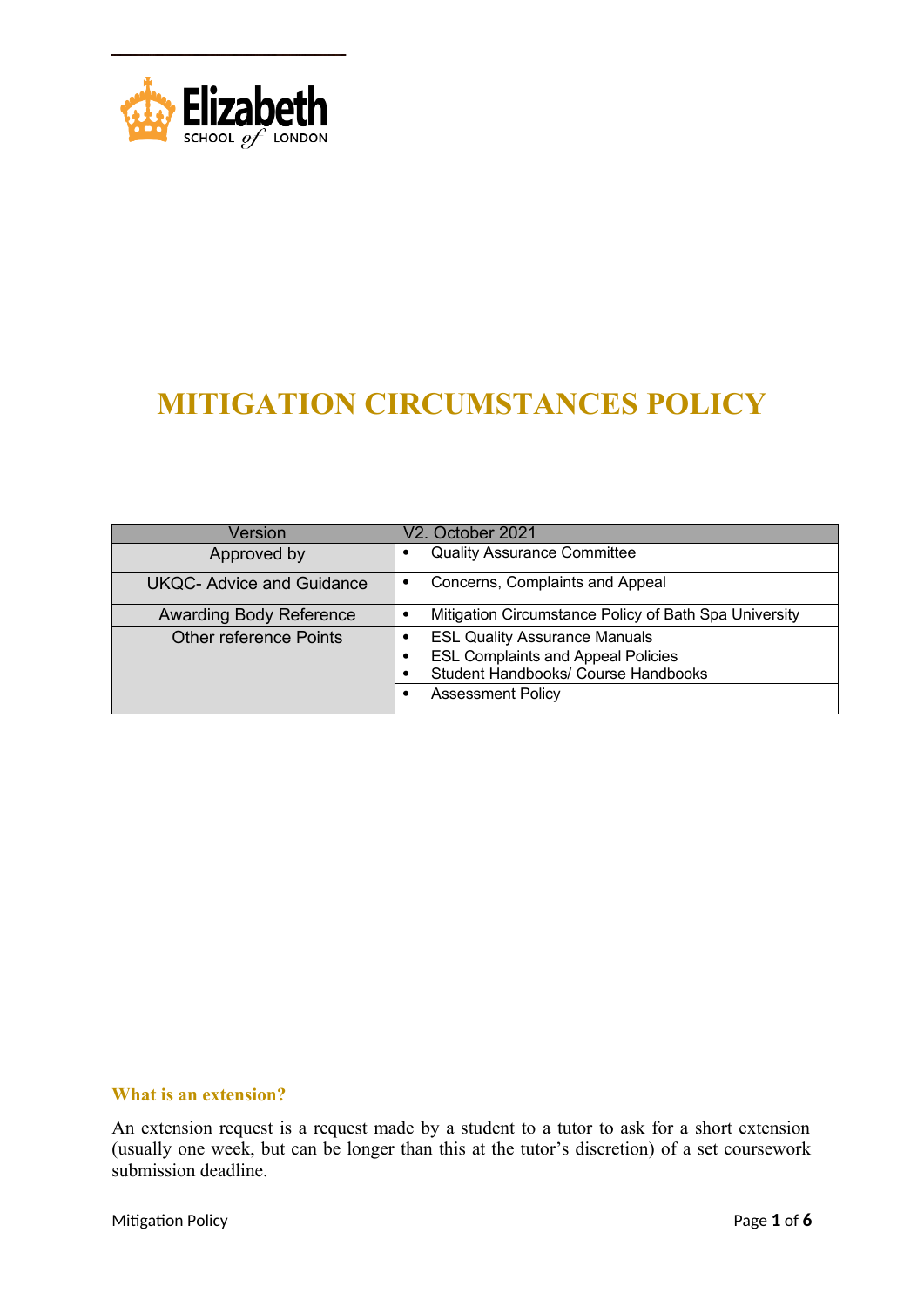

# **Requesting an extension to a coursework deadline**

ESL expects students to cope with normal / minor life events without requiring adjustments to assessment deadlines. Some examples of these events are colds and minor illness, dental treatment, 'bunching' of assessment deadlines or normal examination stresses. Students are expected to plan their work schedules sufficiently well so that minor illnesses or problems should not normally affect their abilities to meet an assessment deadline.

If students experience a short-term problem which impacts their ability to submit on time, the module leader can approve a short extension to a deadline, usually for one week (which can be extended by agreement from the module leader). Extensions may not be appropriate for certain types of assessment (e.g. group performances, exhibitions). Extensions will be agreed at the module leader's discretion and further evidence may be requested before the extension is granted.

The following examples are likely to be considered acceptable grounds for an extension:

- Short-term illness / hospitalisation
- Court attendance
- Illness of close family member, dependant or friend.

The following examples are not considered acceptable grounds for an extension:

- Misreading assessment deadline
- Poor time-management
- Submitting the wrong piece of work for assessment, or draft version
- Books not available in Library
- Travel difficulties that cannot be verified (traffic delays)
- An existing long-term condition where support is already in place.

If a student wishes to submit an extension request, they should send a completed extension request form to their module tutor:

# **What are Mitigating Circumstances?**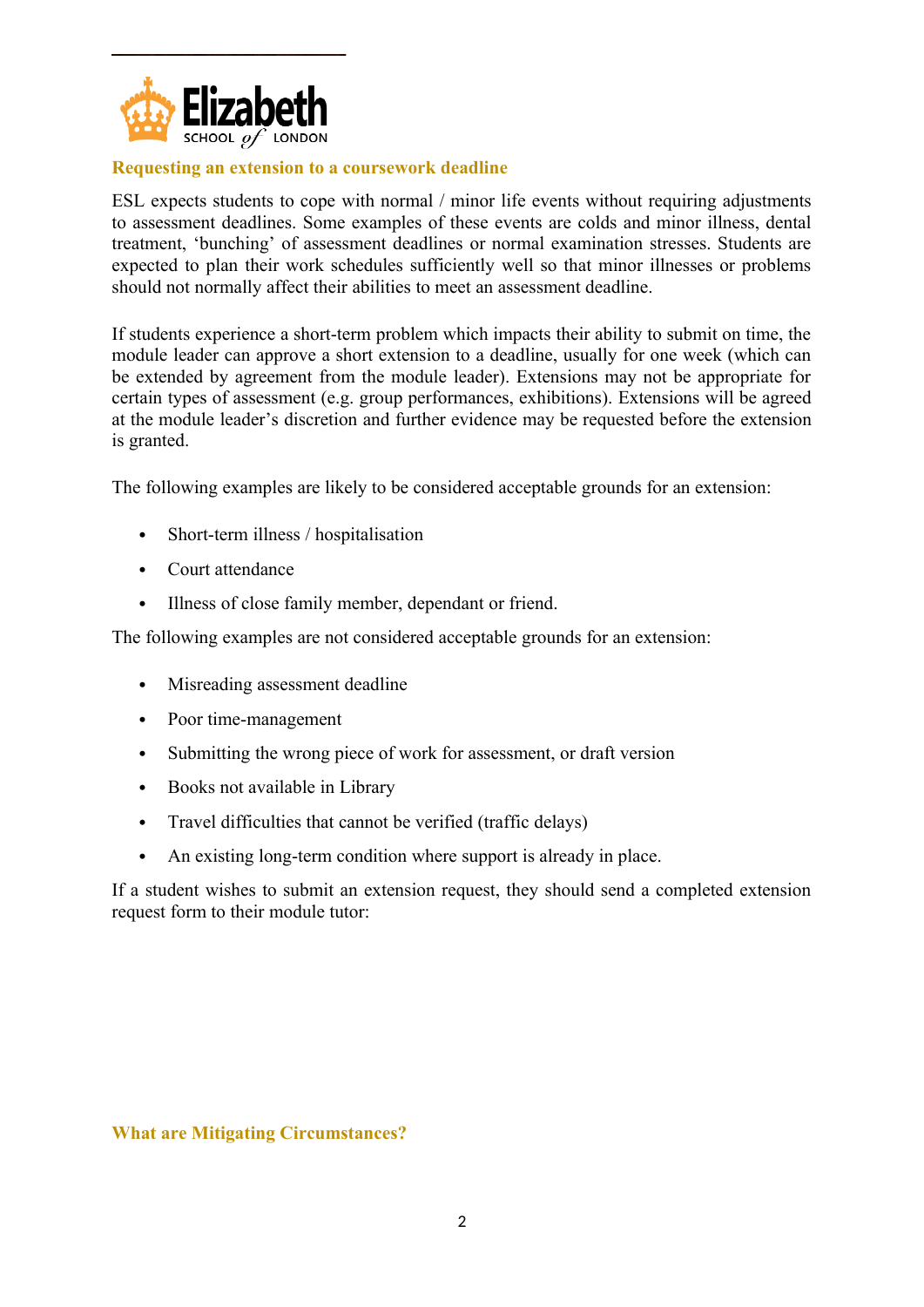

Mitigating circumstances are defined as unexpected events outside of a student's control which are likely to have a negative impact on a student's ability to successfully complete an assessment. This policy applies to all students.

It is expected that, during a student's studies, they would normally be able to meet set assessment deadlines throughout the academic year. However, we recognise that this may not always be possible for a wide variety of reasons and students are therefore afforded the opportunity to submit a Mitigating Circumstances claim and to inform ESL of any circumstances that may affect their academic performance. It is ESL's responsibility to ensure that students are not unfairly disadvantaged by such circumstances and to treat all claims fairly and equitably.

If mitigating circumstances are approved, this would normally defer a student's coursework deadline to the next assessment deadline in the academic year.

An approved mitigating circumstances claim will not excuse students from completing their assessment(s), but will defer the coursework deadline for those modules or assessments approved on the claim. Students will still be required to demonstrate that they can achieve the required learning outcomes to successfully pass each of their modules and to meet the programme requirements for progression or award.

Students should also bear in mind the current ESL progression rules when working towards their modules and assessments and considering whether to submit a Mitigating Circumstances claim.

## **Fit to sit / submit principle**

ESL's Mitigating Circumstances Policy is based on the Fit to Sit / Submit principle. When students submit an assessment or sit an examination, students are declaring that they are fit to do so. Students should not then claim at a later date that their performance in an assessment or examination was affected by mitigating circumstances.

If a student is not fit to sit / submit, a short extension (usually one week, but this can be extended by agreement) can be requested from the module leader, or a mitigating circumstances claim can be submitted to request that the assessment is deferred. Deferred assessment will usually take place at the next assessment point in the academic year. Deferred assessment is treated as a first attempt, so the full range of marks is available.

Mitigating circumstances claims should be submitted as close as possible to the date of the affected assessment. Claims should not be submitted so far in advance that the impact of the mitigating circumstances cannot be assessed.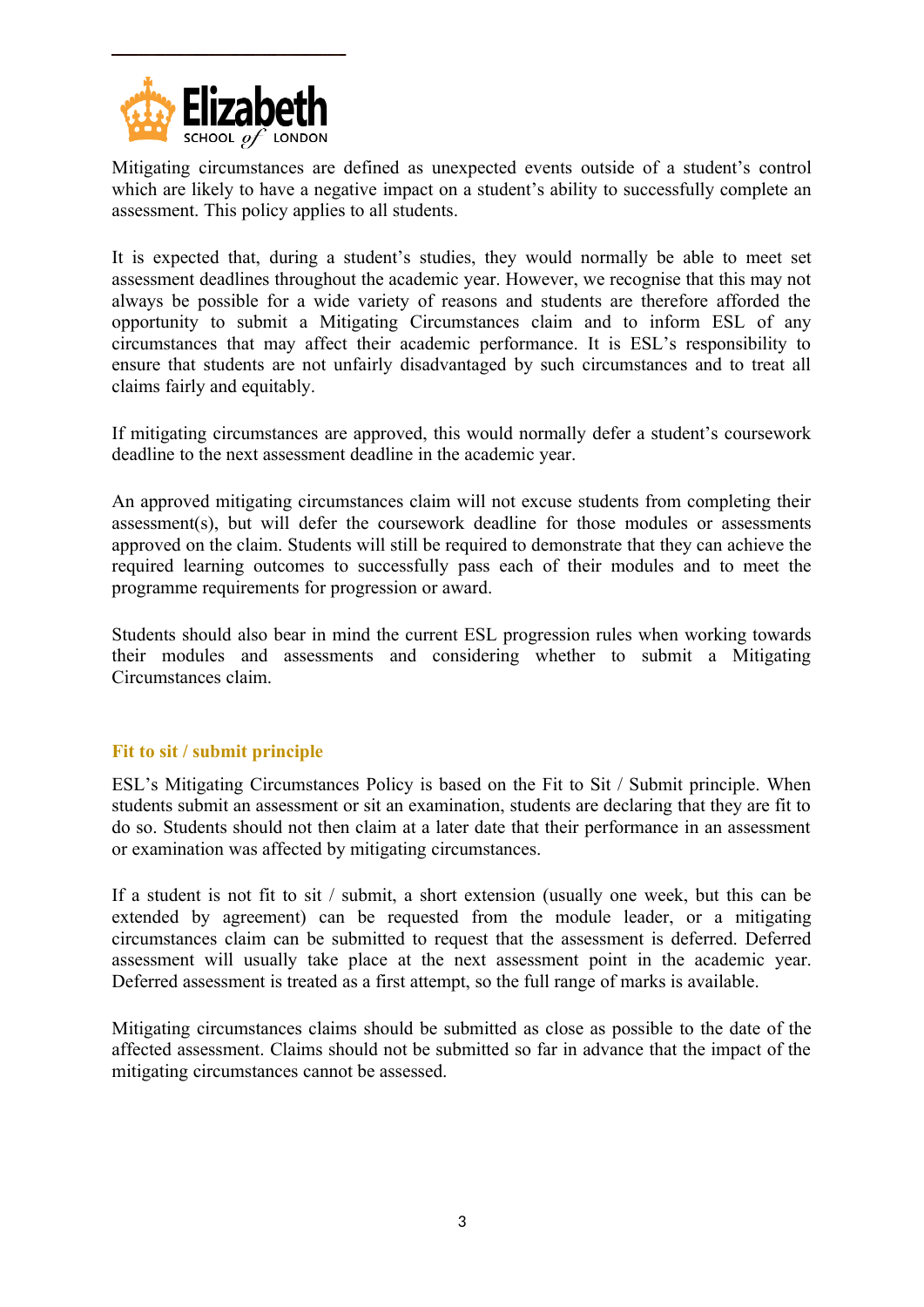

Retrospective or late claims for mitigating circumstances will only be considered in exceptional circumstances and students should fully explain why they were unable to submit a claim before the date of assessment.

Students may apply for mitigating circumstances for more than one module if the same circumstances have affected more than one assessment. The claim form should clearly explain the details of the circumstances, which assessments or modules have been affected, and how these circumstances have affected the student's ability to submit.

Mitigating circumstances cannot be used to waive a late penalty when coursework is submitted after the hand-in date.

# **Support for your Mitigating Circumstances and your Studies**

ESL offers a range of student support services and opportunities to enable students to manage the challenges and demands of academic study. Students are encouraged to seek support from personal tutors, module and Programme Leader and Student Welfare or to use other mechanisms, such as a study break, as appropriate.

Further information, updates and how to apply can be found from Student Welfare of ESL.

#### **Example of eligible mitigation circumstances:**

The following examples are likely to be considered valid mitigation circumstances:

- Serious personal accident or injury
- Hospitalisation (including operations)
- Serious illness or death of close family member, dependent or friend
- Sudden deterioration of long-term condition
- Serious personal disruption (e.g. relationship breakdown, separation or divorce, victim of crime)
- Major household problem (break-in, fire)
- Absence for public service (e.g. jury service, service with reserved forces)
- Participation in national / international sports or cultural events
- Recent diagnosis of disability / long-term condition (e.g. chronic fatigue syndrome), so that reasonable adjustments haven't yet been put in place
- Digital poverty IT issues

#### **Not normally considered valid mitigation circumstances**

Short-term/minor illness (e.g. cough, cold, sore throat)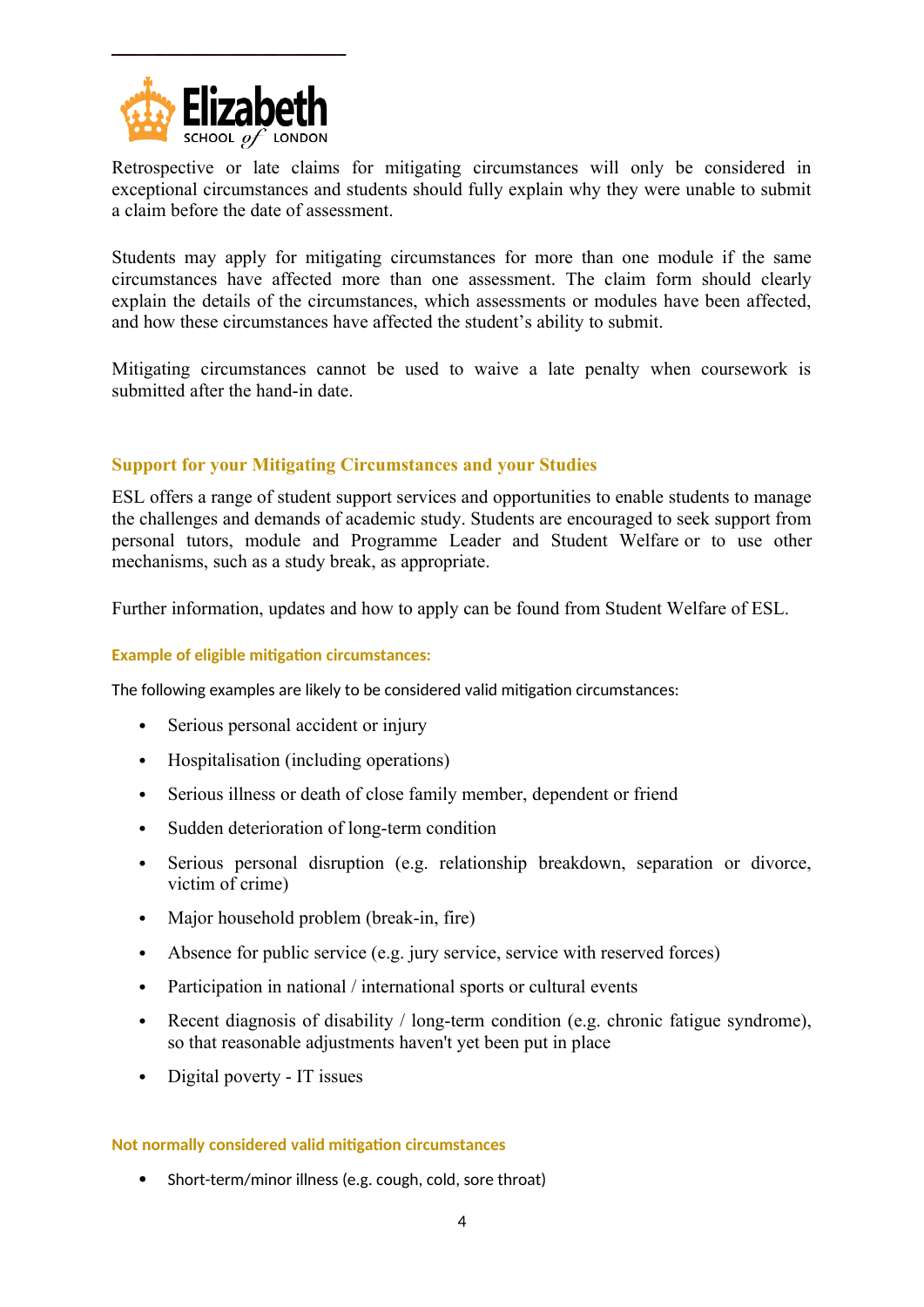

- Unspecified anxiety or mild depression
- Transport issues
- Misreading of assessment dates and times
- Personal events that could have been anticipated (e.g. holiday, sports event, field trip)
- Inadequate planning, organisation or time-management
- Pressure of academic workload, including multiple examinations in a short period of time
- Demands of paid employment
- Language of assessment not being your main language
- Claims submitted without supporting evidence.

Ongoing conditions are not normally considered as a basis for claiming mitigating circumstances. Students with a long-term illness or disability are encouraged to access the support services available, which can put in place reasonable adjustments for specific learning requirements (for example, extra time for examinations).

## **Evidence to support mitigating circumstances claims:**

Students may be asked for further evidence to support their claim. Examples include:

- Medical certification (doctor's note, hospital appointment, hospital or counsellor's letter)
- Death certificate or order of service
- Letter from solicitor or court
- Written evidence from police (including crime reference number).

**Consideration of mitigating circumstances claims:**

All claims for mitigating circumstances are treated as confidential.

Claims for mitigating circumstances will initially be considered by Student Welfare Department. Incomplete claims (e.g. those without a completed claim form or appropriate supporting evidence) will not be considered.

Claims for mitigating circumstances will be considered on the following criteria:

- Severity of the problem
- Duration of the problem, which should be supported by the evidence
- Relevance (how close the affected period is to the point of assessment).